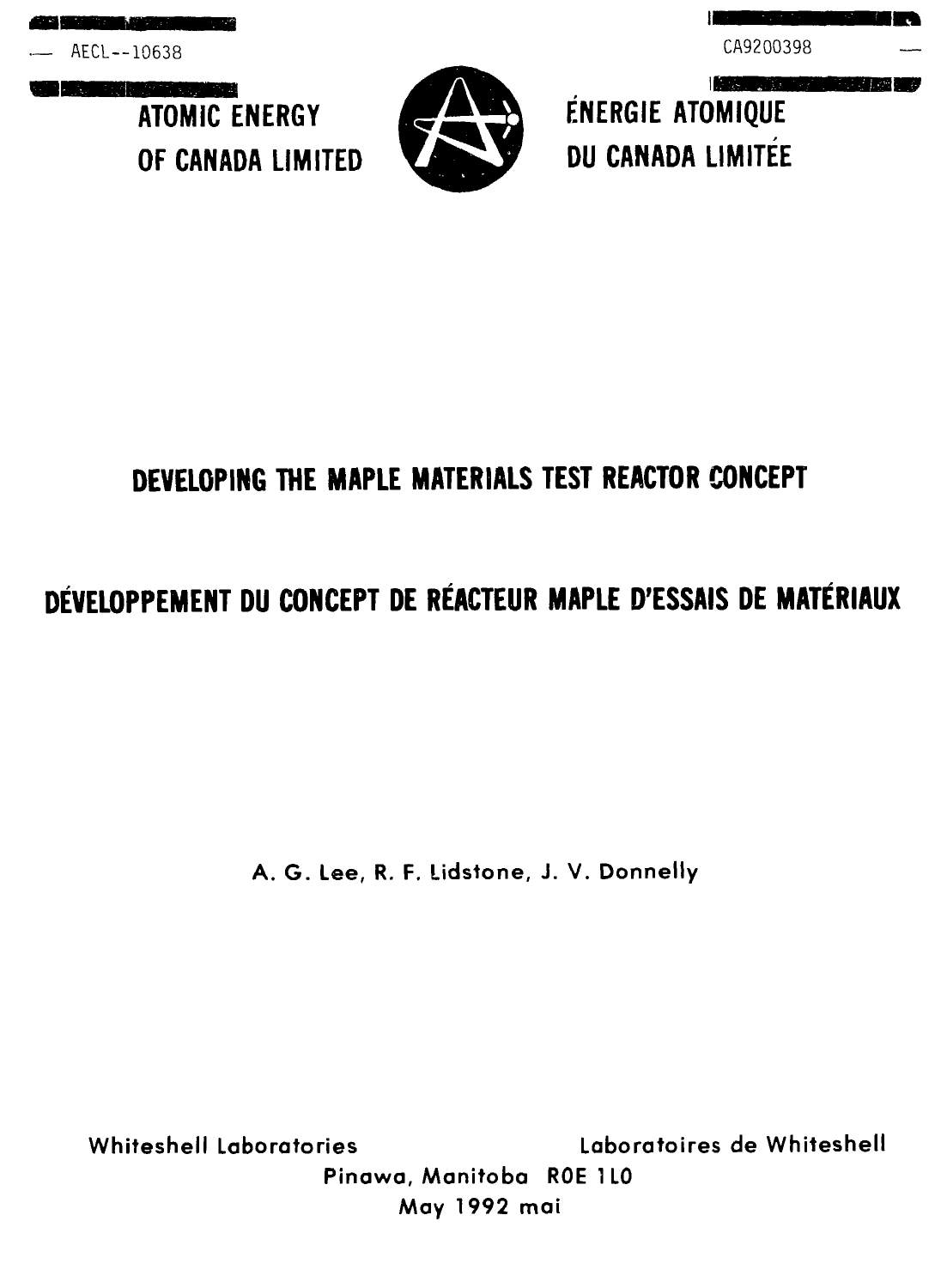Copyright © AECL Research. 1992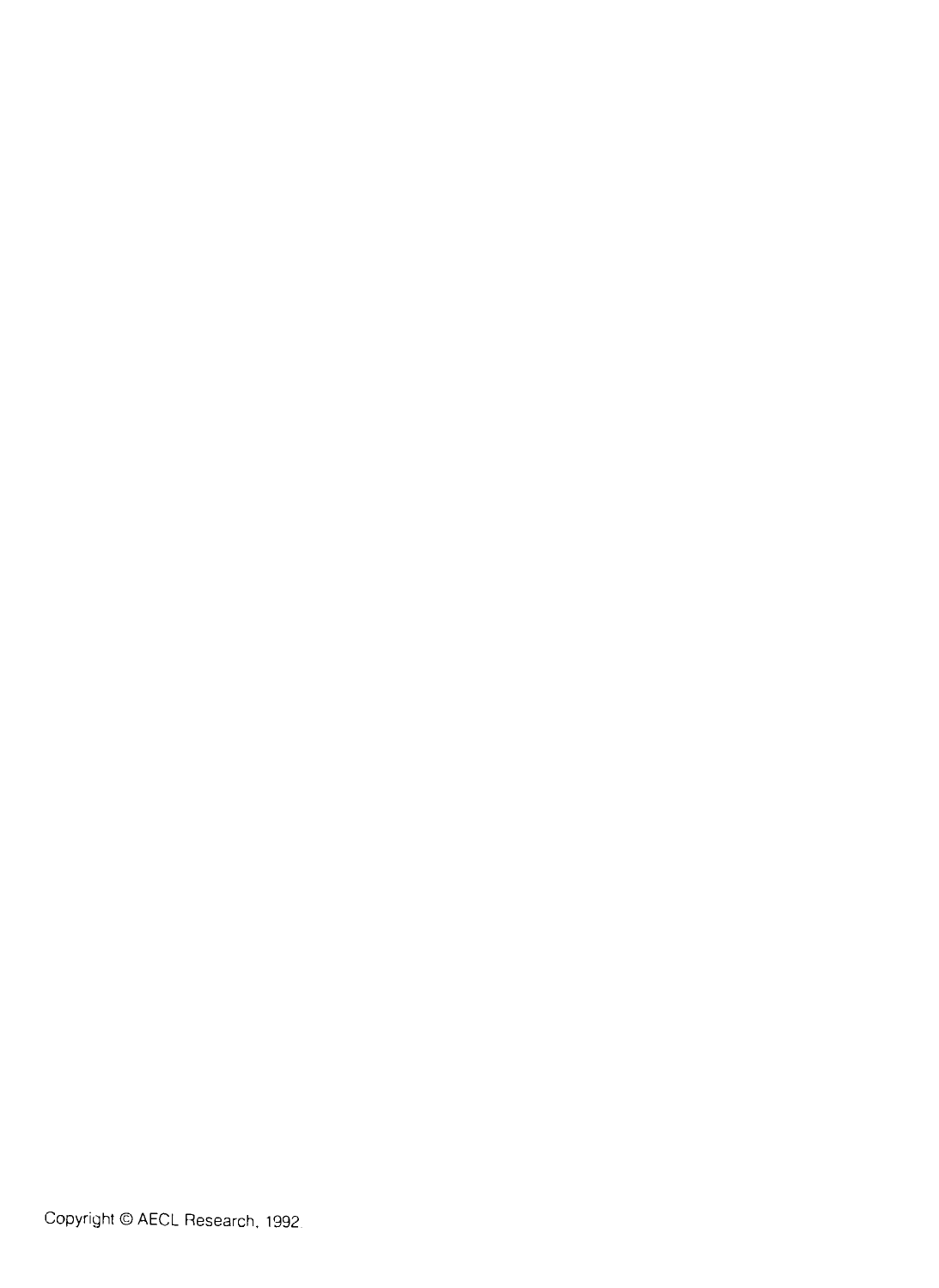AECL RESEARCH

## DEVELOPING THE MAPLE MATERIALS TEST REACTOR CONCEPT

by

A.G. Lee, R.F. Lidstone and J.V. Donnelly

Whiteshell Laboratories Pinawa, Manitoba ROE 1L0 1992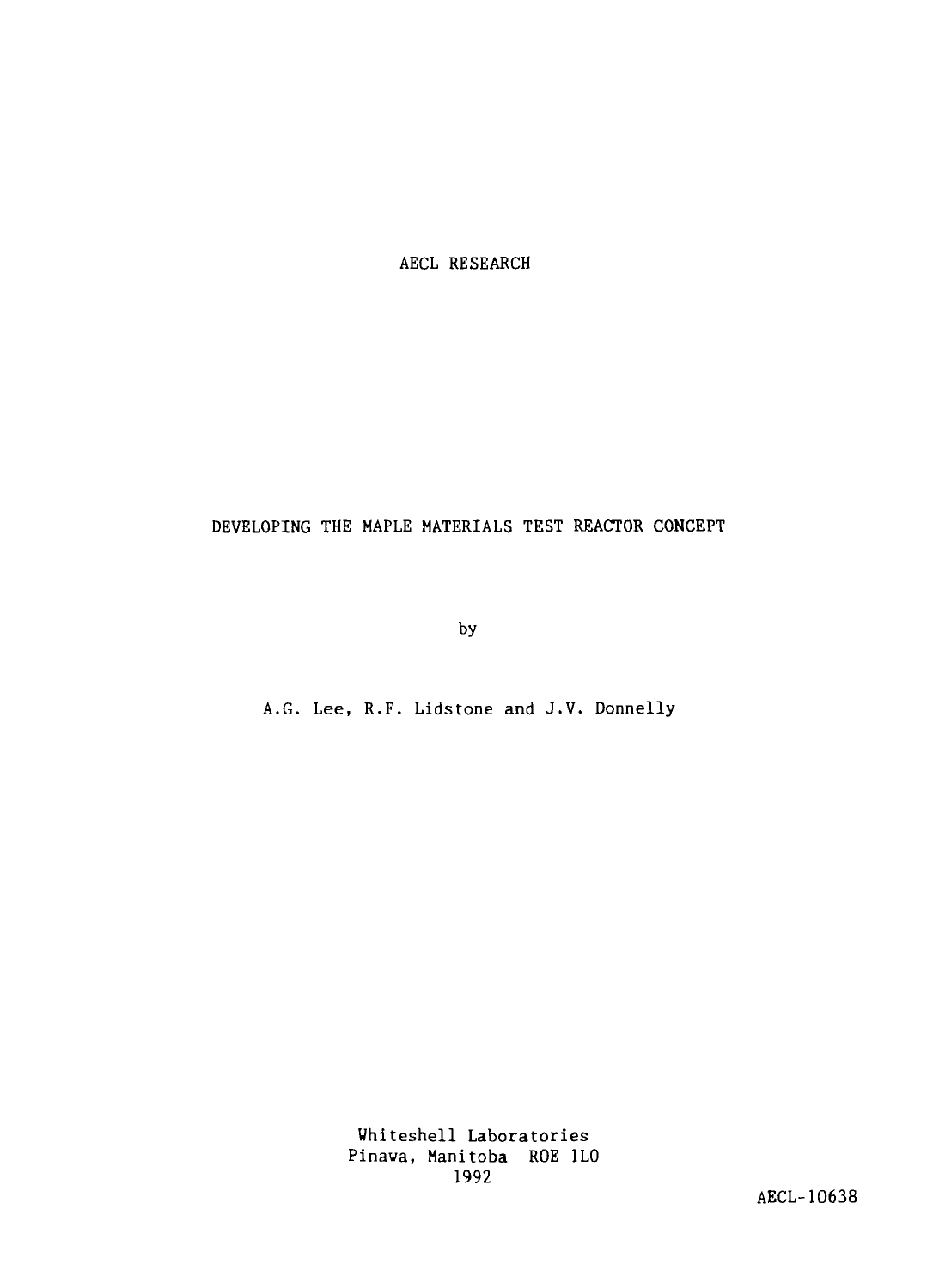## DÉVELOPPEMENT DU CONCEPT DE RÉACTEUR MAPLE D'ESSAIS DE MATÉRIAUX

par

A.G. Lee, R.F. Lindstone et J.V. Donnelly

#### RESUME

MAPLE-MTR est une installation nouvelle polyvalente de recherches projetée par EACL Recherche pour remplacer éventuellement le réacteur NRU âgé de 35 ans. En développant le concept de MAPLE-MTR, EACL part de l'expérience récente en conception et en obtention de permis avec le réacteur MAPLE-X10. En partant de la technique mise au point pour le soutien de la conception de MAPLE-X1O et en l'adaptant pour produire un concept qui satisfait aux conditions des essais de matériaux de canaux de combustible et des programmes d'irradiation du combustible, EACL prévoi'. minimiser le besoin de grands progrès en technique nucléaire (par exemple: le combustible, le transfert de chaleur). La formation du concept de MAPLE-MTR est au stade initial. Dans ce rapport, on décrit les besoins d'irradiation des secteurs de recherche, la façon dont ces besoins se traduisent en critères de conception pour le projet et en éléments du concept préliminaire de réalisation.

> EACL Recherche Laboratoires de Whiteshell Pinawa, Manitoba ROE 1L0 1992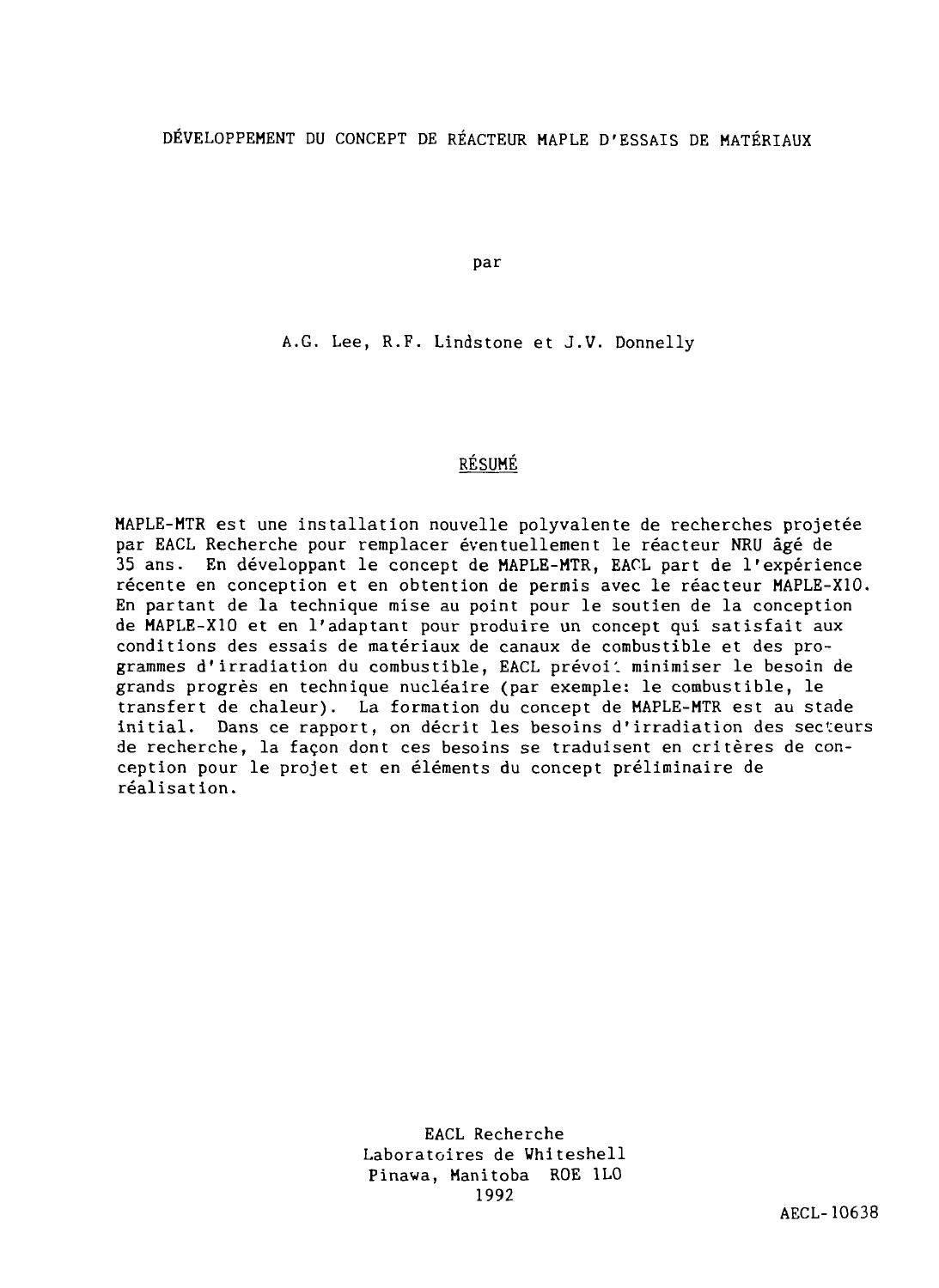by

A.G. Lee, R.F. Lidstone and J.V. Donnelly

#### ABSTRACT

MAPLE-MTR is a new multipurpose research facility being planned by AECL Research as a possible replacement for the 35-year-old NRU reactor. In developing the MAPLE-MTR concept, AECL is starting from the recent design and licensing experience with the MAPLE-X10 reactor. By starting from technology developed to support the MAPLE-X10 design and adapting it to produce a concept that satisfies the requirements of fuel channel materials testing and fuel irradiation programs, AECL expects to minimize the need for major advances in nuclear technology (e.g., fuel, heat transfer). Formulation of the MAPLE-MTR concept is at an early stage. This report describes the irradiation requirements of the research areas, how these needs are translated into design criteria for the project and elements of the preliminary design concept.

> AECL Research Whiteshell Laboratories Pinawa, Manitoba ROE 1L0 1992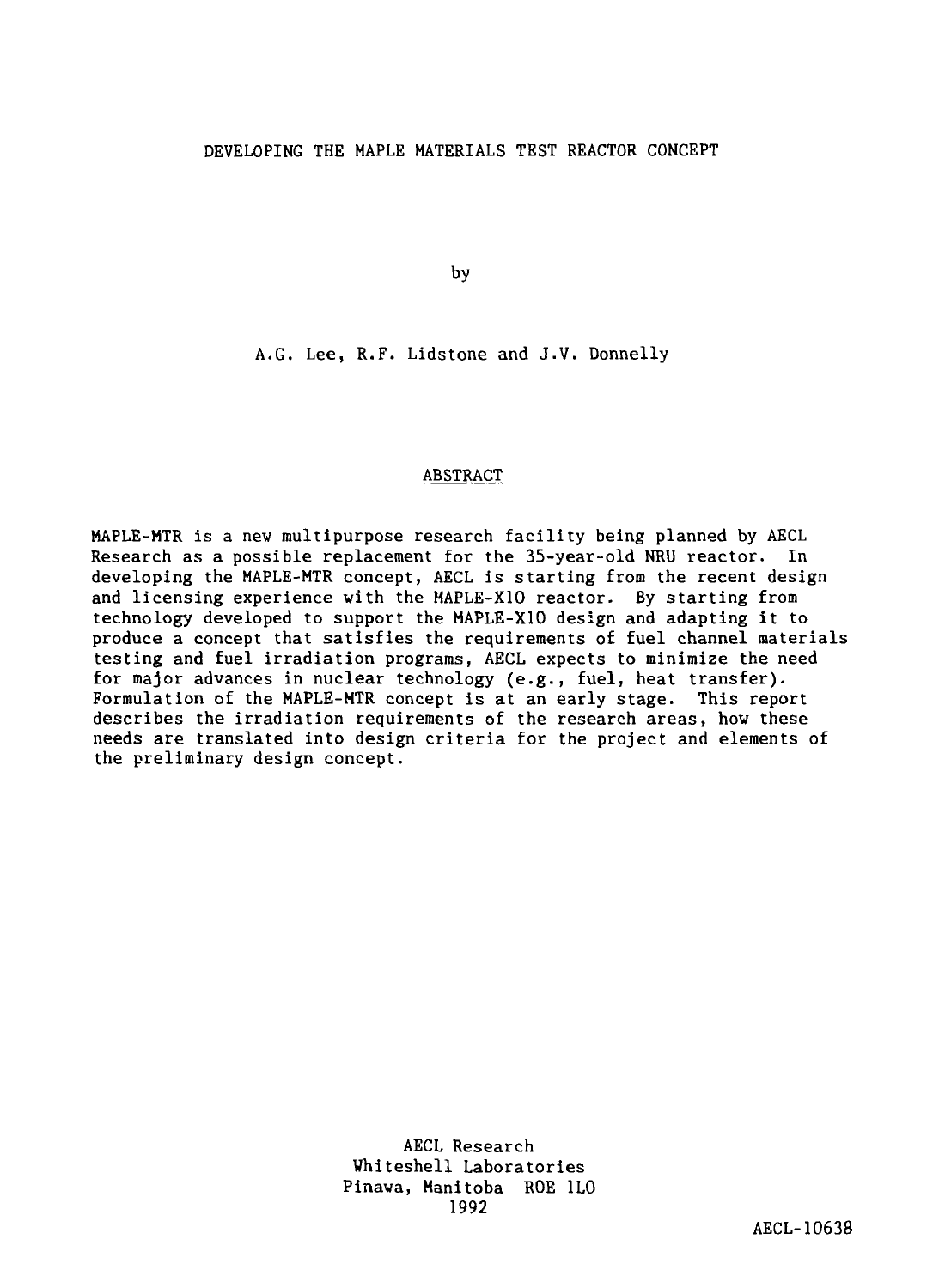# **CONTENTS**

# Page

 $\mathbf{r}$ 

| 1. | INTRODUCTION                                                                                 | $\mathbf{1}$                               |
|----|----------------------------------------------------------------------------------------------|--------------------------------------------|
| 2. | RESEARCH REACTOR IRRADIATION REQUIREMENTS                                                    | $\overline{2}$                             |
|    | $2.1 -$<br>REQUIREMENTS FOR CANDU SUPPORT                                                    | $\boldsymbol{2}$                           |
|    | 2.1.1 Fuel Development and Reactor Safety Research<br>2.1.1.1 Fuel Element Test Requirements | $\boldsymbol{2}$                           |
|    | 2.1.1.2 Fuel Bundle Test Requirements                                                        | $\begin{array}{c} 2 \\ 3 \\ 3 \end{array}$ |
|    | 2.1.2 Fuel Channel Materials Requirements                                                    |                                            |
|    | 2.2 NEUTRON BEAM REQUIREMENTS                                                                | $\overline{\mathbf{c}}$                    |
|    | 2.3 RADIOISOTOPE PRODUCTION REQUIREMENTS                                                     | $\overline{4}$                             |
| 3. | SAFETY PRINCIPLES AND CRITERIA                                                               |                                            |
| 4. | MAPLE-MTR CONCEPT                                                                            | 5                                          |
|    | 4.1 FUEL                                                                                     | 5                                          |
|    | 4.2 CORE DESIGN                                                                              | $\boldsymbol{6}$                           |
|    | 4.3 FN-ROD DESIGN                                                                            | $\begin{array}{c} 8 \\ 8 \\ 9 \end{array}$ |
|    | 4.4 FUEL TEST LOOP CONCEPTS                                                                  |                                            |
|    | 4.5 D <sub>2</sub> 0 TANK                                                                    |                                            |
| 5. | <b>SUMMARY</b>                                                                               | 10                                         |
|    | <b>REFERENCES</b>                                                                            | 11                                         |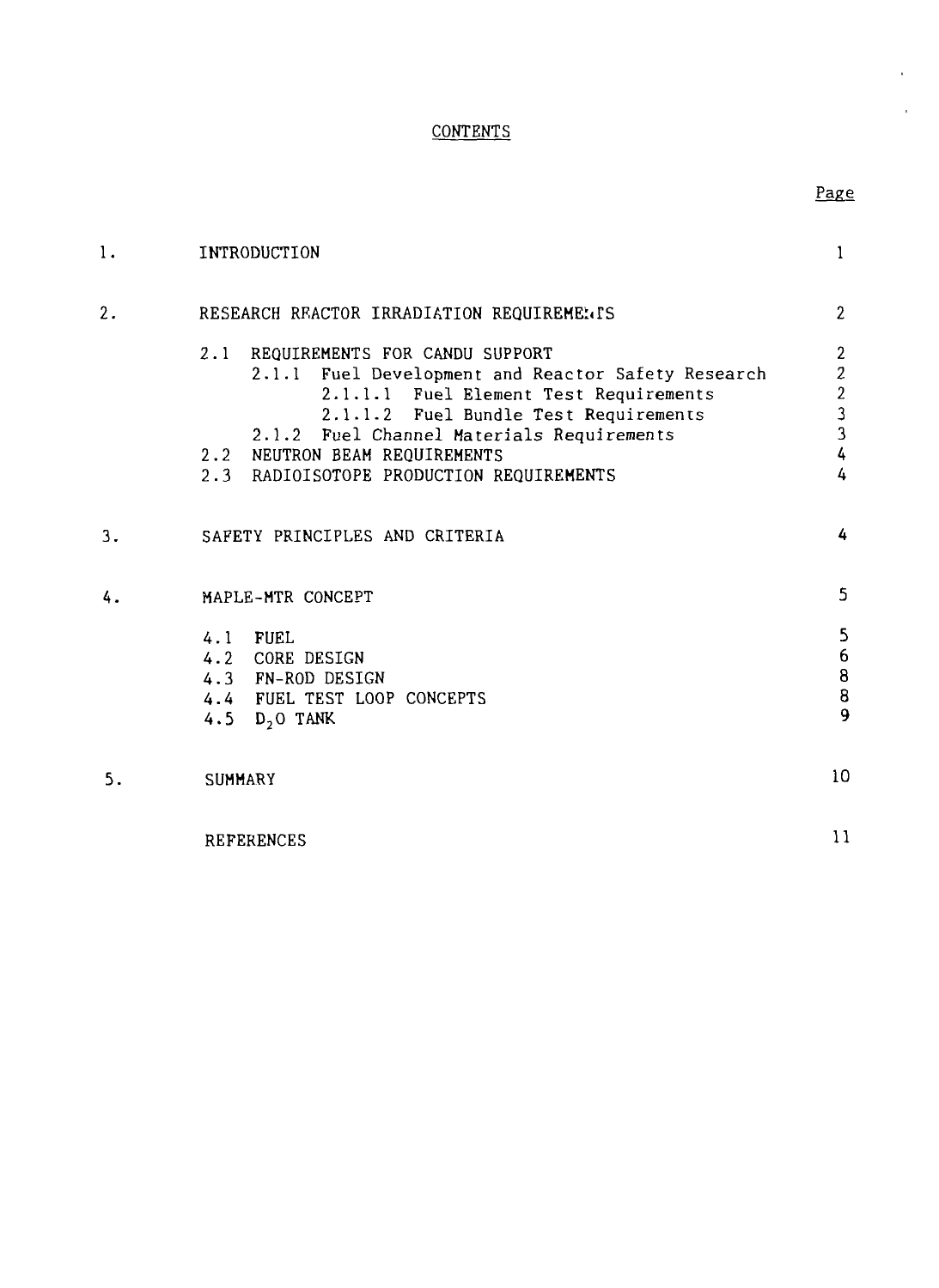#### 1. INTRODUCTION

The MAPLE Materials Test Reactor (MAPLE-MTR) is a nev multipurpose research facility being planned by AECL Research as a possible replacement for the NRU reactor. Although the primary uses of the MAPLE-MTR will be CANDU\* fuel irradiations and fuel channel materials testing, condensed matter science research will also be an important function for the facility. AECL is also considering using the MAPLE-MTR as a back-up radioisotope production facility.

At present, AECL operates two research reactors, NRX and NRU, at its Chalk. River Laboratories and has one new reactor, MAPLE-X10 [1], under construction. The 45-year-old NRX reactor is maintained in a "hot" standby mode and is only operated to produce radioisotcpes when the NRU reactor is out of service.

The NRU reactor provides irradiation facilities to carry out research programs in fuel channel materials, fuel and severe fuel damage behaviour in support of the development of the CANDU reactor. The NRU reactor also produces all of the radioisotopes for medical and industrial applications and provides access to beam tubes for the condensed matter science program.

The MAPLE-X10 reactor is being designed to operate as a dedicated commercial-scale producer of radioisotopes. Design of the MAPLE-X10 reactor [1] is in an advanced stage and construction is in progress. Once the MAPLE-X10 reactor is operating, the radioisotope production function will be transferred from the NRU reactor. The NRU reactor will then assume the backup radioisotope production role. The NRX reactor will be shut down when the MAPLE-X10 reactor is operating.

AECL is examining its options for future research reactor facilities because the NRU reactor is 35 years old and will need refurbishing if it is to operate into the twenty-first century. The NRU reactor has been a versatile facility for proof testing CANDU components and fuel designs because it approximated many conditions in the CANDU reactor reasonably well. However, the irradiation requirements to support future advancements in the CANDU reactor and to investigate phenomena associated with ageing of reactor components have changed as the CANDU design matured. The NRU reactor needs significant refurbishment if it is to continue as the primary irradiation facility. This option is being studied, but the potentially large costs and regulatory uncertainties make this option very challenging.

The MAPLE-MTR concept represents one alternative to continued reliance on. the NRU reactor. In pursuing this option, AECL expects to draw on the recent design [1] and licensing [2,3] experience from the MAPLE-X10 project. By starting from technology developed to support the MAPLE-X10 design and adapting it to produce a concept that satisfies the requirements of fuel channel materials testing and fuel irradiation programs, AECL expects to minimize the need for major advances in nuclear technology

CANada Deuterium Uranium, registered trademark of AECL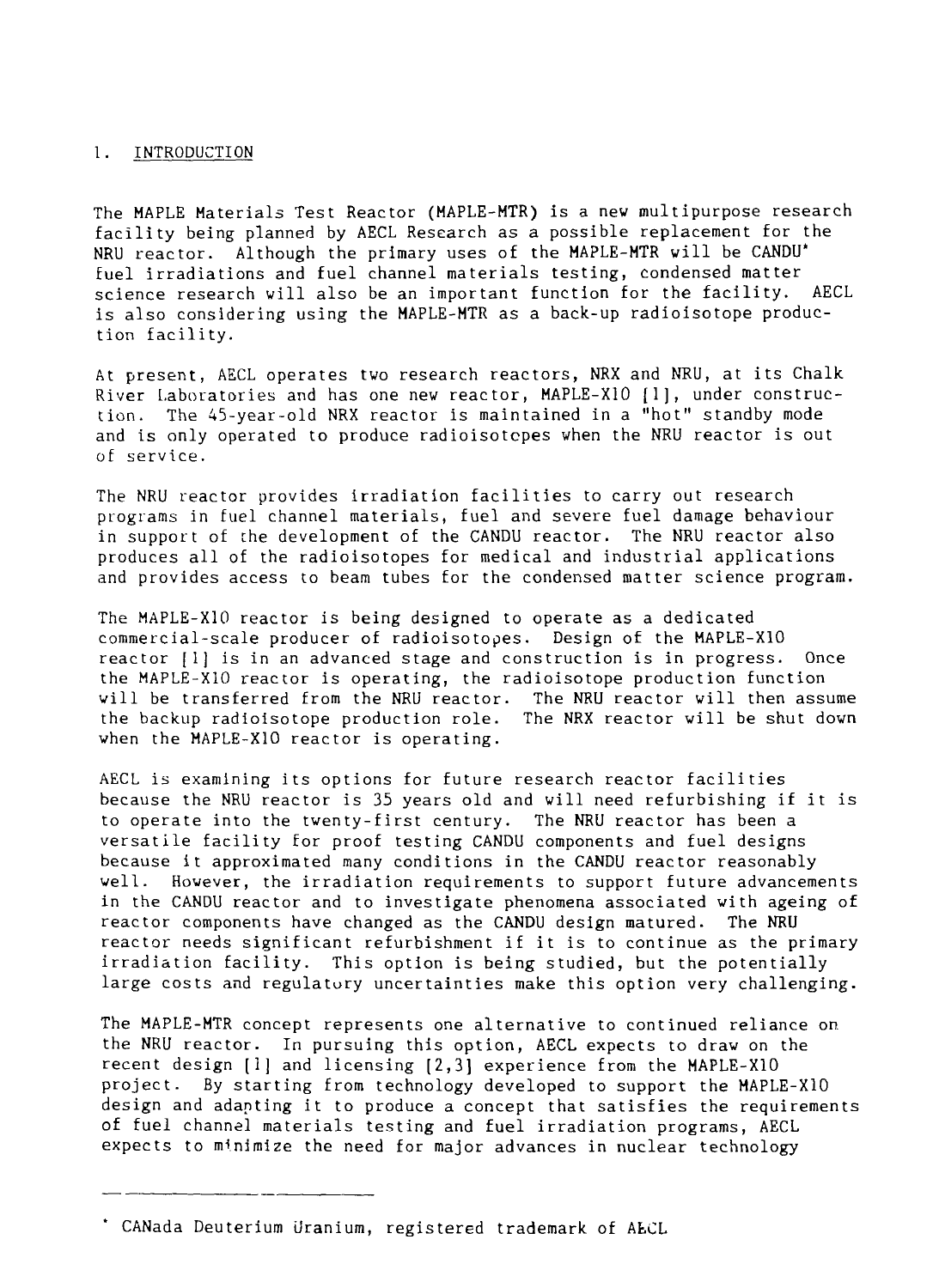(e.g., fuel, heat transfer). If the MAPLE-MTR concept can be shown to meet AECL's irradiation requirements at a reasonable cost, it is expected that a new reactor facility could be put into operation by the late 1990s.

Formulation of the MAPLE-MTR concept is at an early stage. This report describes the irradiation requirements of the research areas, how these needs are translated into design criteria for the project and elements of the preliminary design concept.

#### 2. RESEARCH REACTOR IRRADIATION REQUIREMENTS

The major programs in AECL that require a reactor-based irradiation facility are CANDU reactor support, condensed matter science and radioisotope production. There are several other programs (e.g., neutron radiography and fusion breeder blanket fuel development) that will also require a neutron source; however, their requirements are captured by the major programs.

A common requirement from all of the programs is a high availability factor for the reactor. A goal of 90% availability has been set.

#### 2.1 REQUIREMENTS FOR CANDU SUPPORT

The design of the CANDU reactor is supported by three programs: fuel channel materials research, fuel development and reactor safety research. Fuel development and reactor safety research have largely the same irradiation requirements.

#### 2.1.1 Fuel Development and Reactor Safety Research

The CANDU fuel bundle consists of relatively short (0.5 m) lengths of fuel elements that are held together by thin end plates. The fuel development program supports this design through irradiation testing, which includes investigating the interactions between reactor coolant, reactor physics, materials properties, heat transfer, and fabrication variables. In addition to studying the performance of individual aspects (i.e., fuel elements) of the fuel bundle, the overall performance is studied under conditions that closely approximate the CANDU environment.

The reactor safety program involves establishing the limits of performance, and the behaviour and consequences if the fuel is exposed to extreme conditions. This program requires the capability to operate fuel beyond the performance limits in a controlled environment where the consequences of fuel failure can be managed safely and studied to provide data for normal plant operation.

#### 2.1.1.1 Fuel Element Test Requirements

For fuel element tests, the requirements are the ability to irradiate from one to seven elements to thermal neutron fluxes of sufficient intensity to produce peak linear power ratings of about 70 kW/m. The fuel test loop must be able to operate at representative CANDU temperature (e.g., 300°C),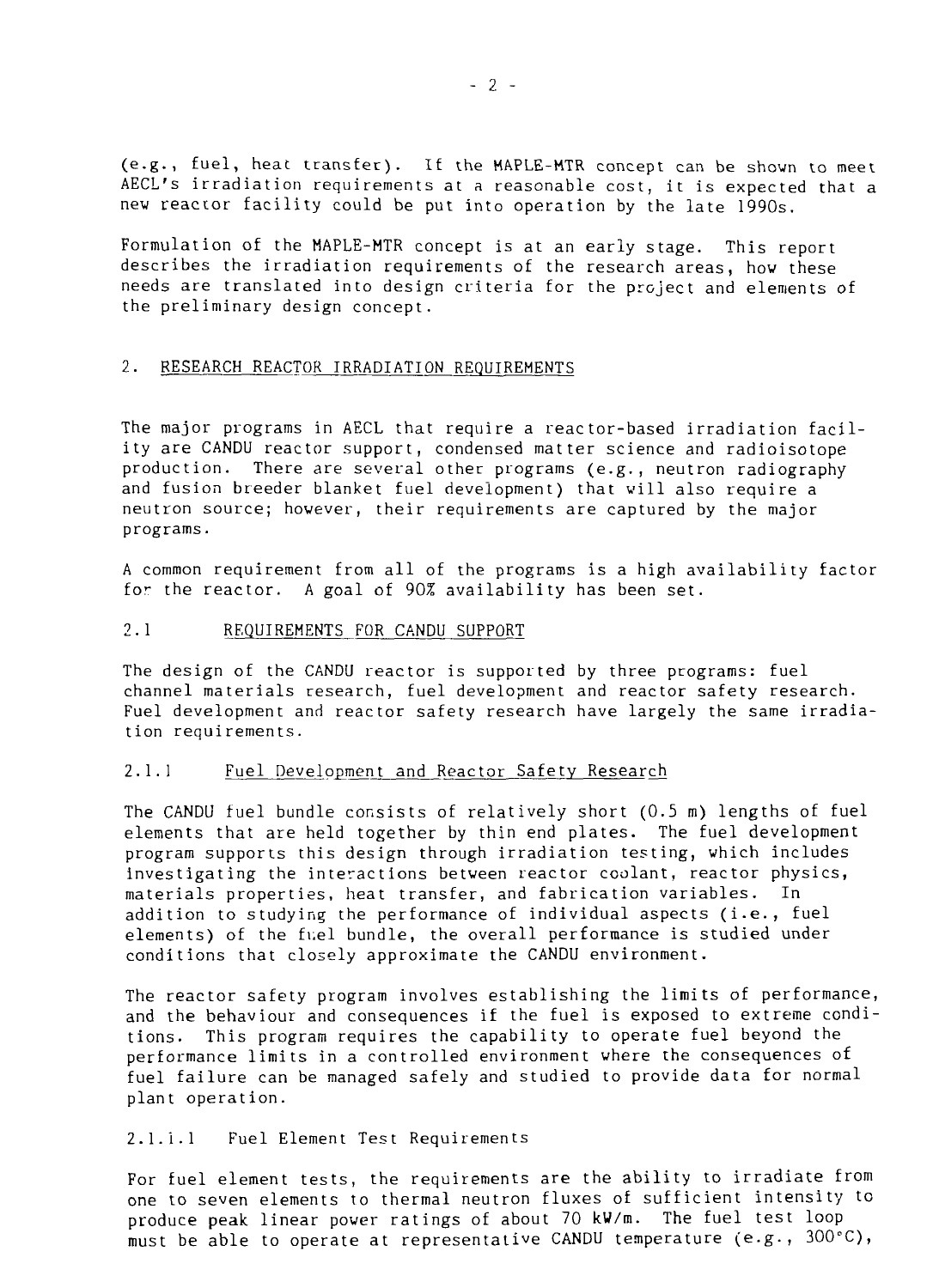pressure (e.g., 10 MPa), flow, and coolant chemistry conditions.  $H_2O$  will be the normal coolant used in these small diameter loops, but other coolants, such as  $D_2O$ , may also be required.

The reactor safety research program also requires the use of small-diameter fuel test loops with the above mentioned irradiation conditions. additional requirement is the ability to induce rapid loss of coolant and loss of flow transients in a selected test loop.

#### 2.1.1.2 Fuel Bundle Test Requirements

For fuel bundle tests, the irradiation requirements include 0.5-m length of relatively uniform flux and thermal neutron fluxes of sufficient intensity to produce peak linear power ratings of 70 kW/m in some elements. These fuel test loops must also operate at representative CANDU temperature, pressure, flow and coolant chemistry conditions. The normal coolant used in these loops will be  $H_2 O$ .

Although the cuirent reactor safety research program relies on use of small multi-element assemblies, future programs may require off-normal tests to be performed on full-diameter CANDU bundles. Since the fuel channels in a CANDU reactor are oriented horizontally, the capability of testing multielement assemblies and CANDU bundles in a horizontal orientation is also desirable.

#### 2.1.2 Fuel Channel Materials Requirements

The CANDU reactor design features an array of horizontal fuel channels, each containing a series of short fuel bundles. The fuel channel (i.e., pressure tube and calandria tube combination) is the main pressure retaining boundary and separates the high-temperature coolant from the lowtemperature moderator. The fuel channel materials program involves gaining an understanding of the ongoing and end-of-life behaviour of the pressure tubes and calandria tubes. This understanding requires exposing fuel channel materials to conditions that both match and significantly exceed the fast-neutron fluxes of CANDU reactors.

The fuel channel materials program has several types of irradiation requirements. To define the life of fuel channel components, small (~30-mm diameter) samples of fuel channel materials need to be exposed to high fast  $(E > 1.0$  MeV) neutron fluxes (i.e., 2 to 3 x  $10^{18}$  n.m<sup>-2</sup>.s<sup>-1</sup>) and need to accumulate annual fast-neutron fluences of 3 to 4 x  $10^{25}$  n $\cdot$ m $^{-2}$ . These material samples need to be maintained at typical CANDU temperatures.

The fuel channel materials program also irradiates sections of full diameter pressure tubes for proof testing of new materials and for gaining further information on the life of the pressure tubes. These need to be maintained at typical CANDU temperatures, pressures and fast-neutron fluxes (i.e., 0.2 to 0.3 x  $10^{18}$  n $\cdot$ m<sup>-2</sup> $\cdot$ s<sup>-1</sup>).

Samples used in corrosion studies need to be maintained at typical CANDU temperatures and pressures in a controlled D<sub>2</sub>0 water-chemistry environment and a typical CANDU irradiation environment (i.e., fast-neutron fluxes of 0.6 to 0.7 x  $10^{18}$  n $\cdot$ m<sup>-2</sup> $\cdot$ s<sup>-1</sup>).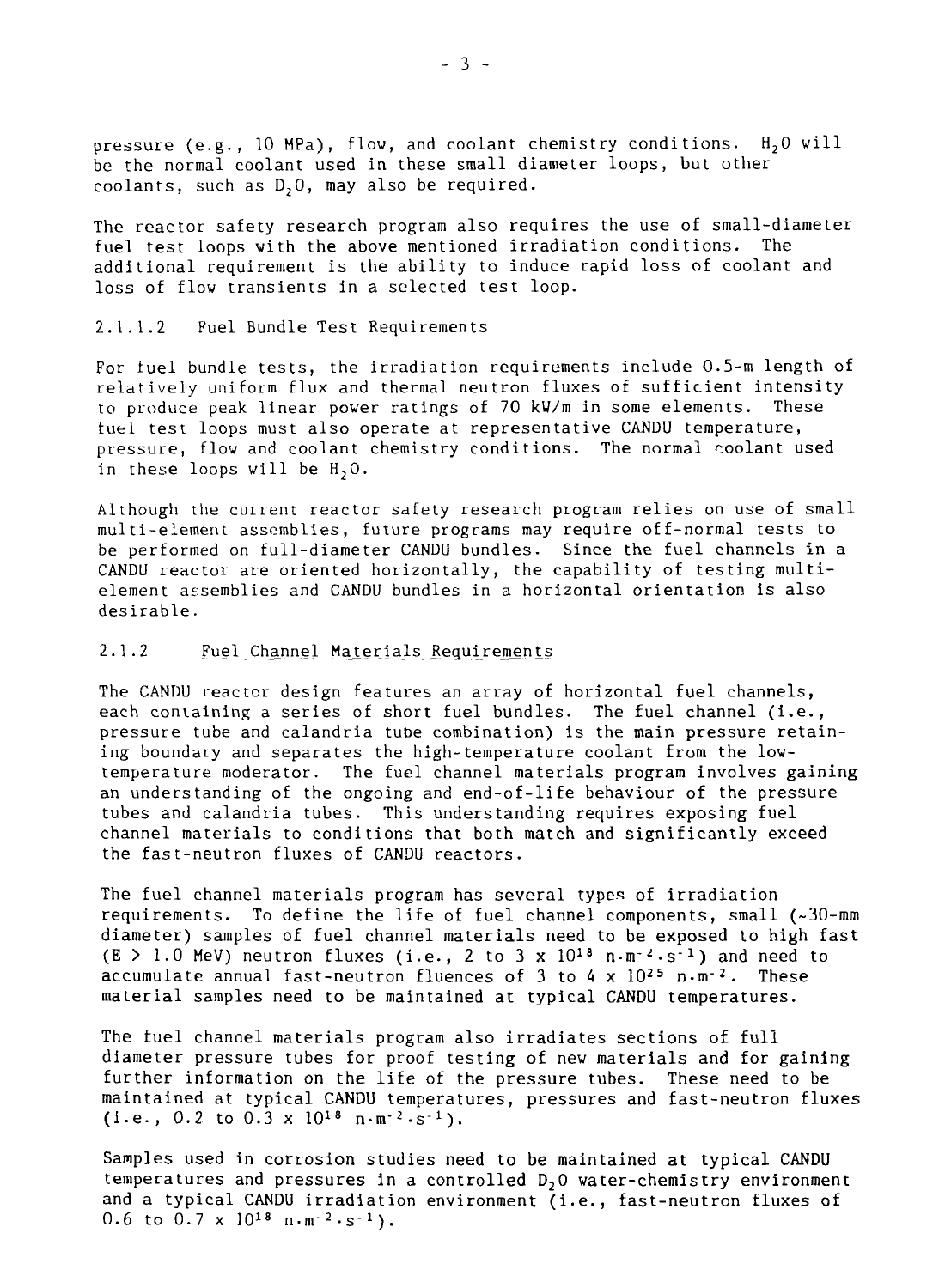#### 2.2 NEUTRON BEAM REQUIREMENTS

The condensed matter science program at AECL involves performing neutron scattering studies such as investigations of residual stress and texture in components. In addition, active programs in neutron radiography and the application of neutron scattering to industrial research are pursued. The users of neutron beams, for neutron scattering and neutron radiography, acknowledge that the primary uses for the MAPLE-MTR will be for fuel and materials irradiations. It is intended to attempt to match the beam-tube capabilities of the NRU reactor in any new reactor. This would require six to eight beam tubes with  $\sim 2 \times 10^{18} \text{ n} \cdot \text{m}^{-2} \cdot \text{s}^{-1}$  for the thermal-neutron fluxes. Provisions will be made to add a cold neutron source at some future date if it is not included in the initial design.

#### 2.3 RADIOISOTOPE PRODUCTION REQUIREMENTS

Although the MAPLE-X10 reactor has been designated as the primary producer of radioiso topes, AECL considers it prudent to have a backup production facility available. Molybdenum-99 as a fission product and <sup>125</sup> I dominate backup radioisotope production considerations. Production of  $99M$  requires at least matching the power density (i.e.,  $\sim 160$  kW/L) in the MAPLE-X10  $99$ Mo target assemblies. For  $^{125}$ I production, a thermal neutron flux of about  $1 \times 10^{18}$  n·m<sup>-2</sup>·s<sup>-1</sup> is needed.

#### 3. SAFETY PRINCIPLES AND CRITERIA

The successful development of the MAPLE-MTR concept requires not only satisfying the irradiation requirements of the research programs but also satisfying the safety and licensing requirements of the regulatory authorities. To ensure that safety and licensing considerations are adequately addressed, a set of safety principles and criteria are being prepared. These safety principles and criteria will provide the safety basis for the design of the MAPLE-MTR and for assessing the design.

For the design of the neutron source, it is proposed to minimize the consequences of abnormal or accident conditions by using inherent safety features such as:

- negative fuel temperature coefficient,
- negative coolant temperature coefficient,
- negative coolant void coefficient,
- negative D<sub>2</sub>0 temperature coefficient, and  $\sim$
- negative D<sub>2</sub>0 void coefficient.

Other proposed safety principles and criteria for the reactor design include: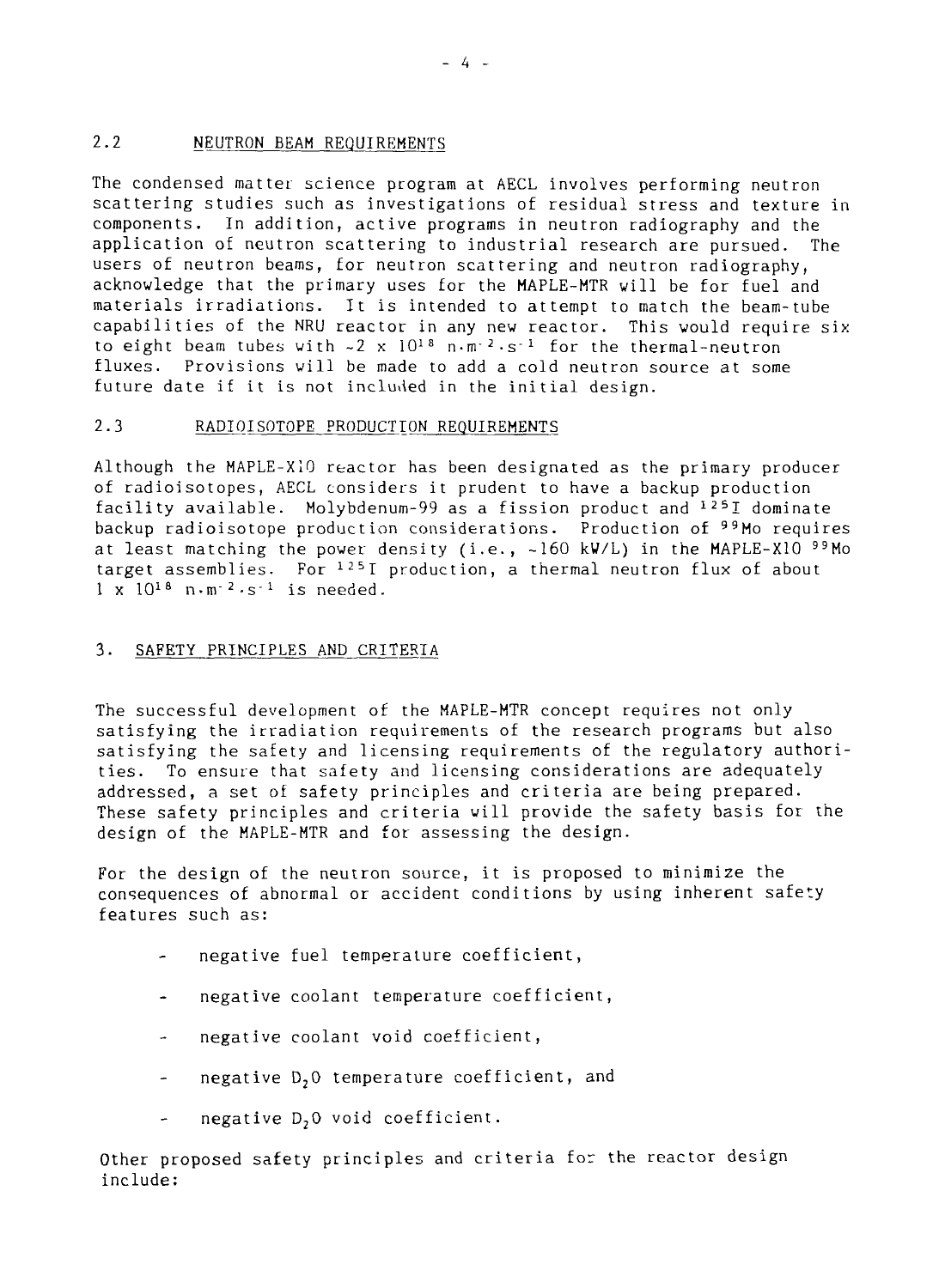- the ability to shut down the reactor and maintain it in a subcritical state for all operational states and accident condi tions;
- the withdrawal of any single control rod or largest worth experimental assembly in the shutdown reactor will not make the reactor core critical;
- the inadvertent dropping of a control rod will shut down the reactor;
- the maximum permissible design limits for fuel elements, reactivity control mechanisms, experimental assemblies, etc., are not exceeded;
- significant fuel damage is prevented during severe accident conditions; and
- the maximum positive reactivity worth of an experimental assembly will be 5 mk.

#### 4. MAPLE-MTR CONCEPT

The MAPLE-MTR concept starts with the MAPLE-X10 design and adapts the technology to develop a multipurpose research reactor. The MAPLE-X10 reactor has 19 core sites surrounded by a D, 0 reflector. Each site accommodates a hexagonal 36-rod fuel assembly, a cylindrical 18-rod fuel assembly or various target assemblies. At 10 MW, the MAPLE-X10 reactor has an average power density of 159 kV/L.

The power output of the MAPLE-MTR must be sufficient to provide the neutron fluxes required by the research programs (see Table 1). As a starting point for the concept development, a core power output of 15 MW has been chosen. This power output is based on several considerations. At 15 MW, the average power density in the core will be 250 kW/L. This is very similar to the power densities of the HFR-Petten (45 MW) and OSIRIS (70 MW) reactors, which provide fast-neutron fluxes of 2 to 3 x  $10^{18}$  n.m<sup>-2</sup>·s<sup>-1</sup> at power densities of about 210 and 280 kW/L, respectively. Since the MAPLE-MTR core is similar in composition to HFR-Pctten, similar fastneutron fluxes can be expected. Preliminary physics calculations indicate the fast-neutron fluxes are about  $2 \times 10^{18}$  n.m<sup>-2</sup>.s<sup>-1</sup>. Also 15 MW is considered to be a modest increase in power over the MAPLE-X10 reactor and is not expected to result in linear power ratings beyond AECL's operating experience. Hence, no advances in fuel technology would be required. However, adjustments can be made to the reference power output if the concept assessment indicates higher powers are needed.

#### 4.1 FUEL

The reference fuel is the low-enrichment (about 19.7 wt% <sup>235</sup>U in total uranium)  $U_3$ Si-Al that AECL developed for use in the NRU and MAPLE-X10 reactors. The fuel meat is composed of  $U_3$ Si particles dispersed in an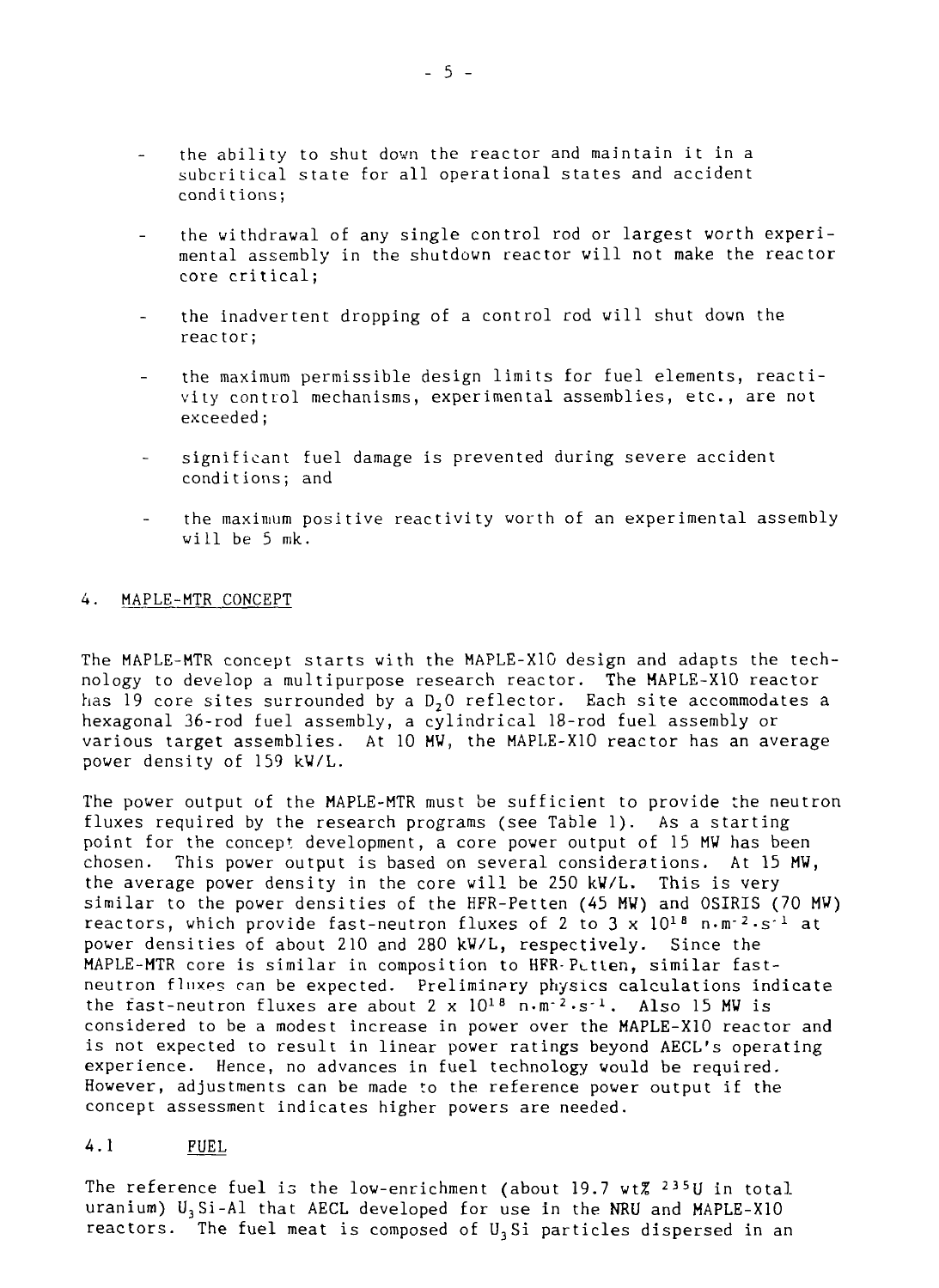aluminum matrix and coextrusion-clad with aluminum to form finned rods. This fuel has demonstrated excellent performance with up to 93% burnup of initial fissile material and with linear power ratings up to  $-120$  kW/m without any defects. Further information about the fuel can be found in Reference 4.

#### TABLE 1

#### SUMMARY OF NEUTRON SOURCE CRITERIA

|                                                                                                         | Design Criterion                                                                                                                       |
|---------------------------------------------------------------------------------------------------------|----------------------------------------------------------------------------------------------------------------------------------------|
| Fuel Development<br>Location<br>Power rating<br>Thermal-neutron flux<br>Axial average to peak ratio     | $D_2$ O<br>peak 70 kW/m<br>$\sim 4 \times 10^{18} \text{ m} \cdot \text{m} \cdot 2 \cdot \text{s}^{-1}$<br>0.9                         |
| Fuel Channel Materials (Small sample)<br>Location<br>Fast-neutron flux<br>Location<br>Fast-neutron flux | Core<br>$1.8-3 \times 10^{18}$ n.m $2.5^{-1}$<br>FN-site<br>$0.6-0.7 \times 10^{18} \text{ n} \cdot \text{m}^{-2} \cdot \text{s}^{-1}$ |
| Fuel Channel Materials (Large sample)<br>Location<br>Fast-neutron flux                                  | Fuel test loop<br>$0.2 - 0.3 \times 10^{18} \text{ n} \cdot \text{m}^{-2} \cdot \text{s}^{-1}$                                         |
| Beam Tubes<br>Location<br>Thermal-neutron flux<br>Thermal/fast-neutron ratio                            | $D - O$<br>$-2 \times 10^{18} \text{ n} \cdot \text{m} \cdot 2 \cdot \text{s}^{-1}$<br>$-80$                                           |
| Backup Radioisotope Production (99Mo)<br>Location<br>Average power density                              | Core<br>250-300 kV/L                                                                                                                   |
| Backup Radioisotope Production $(1251)$<br>Location<br>Thermal-neutron flux                             | D, 0<br>$\sim$ 1 x 10 <sup>18</sup> n·m <sup>-2</sup> ·s <sup>-1</sup>                                                                 |

### 4.2 CORE DESIGN

For the MAPLE-MTR, the reference 19-site core (Figure 1) will consist ot six cylindrical 18-element fuel assemblies in the control and shutdown sites, two experimental assemblies for materials testing and eleven hexagonal 36-element fuel assemblies. Cylinders of hafnium surround the circular flow tubes holding the 18-element fuel assemblies. Three of these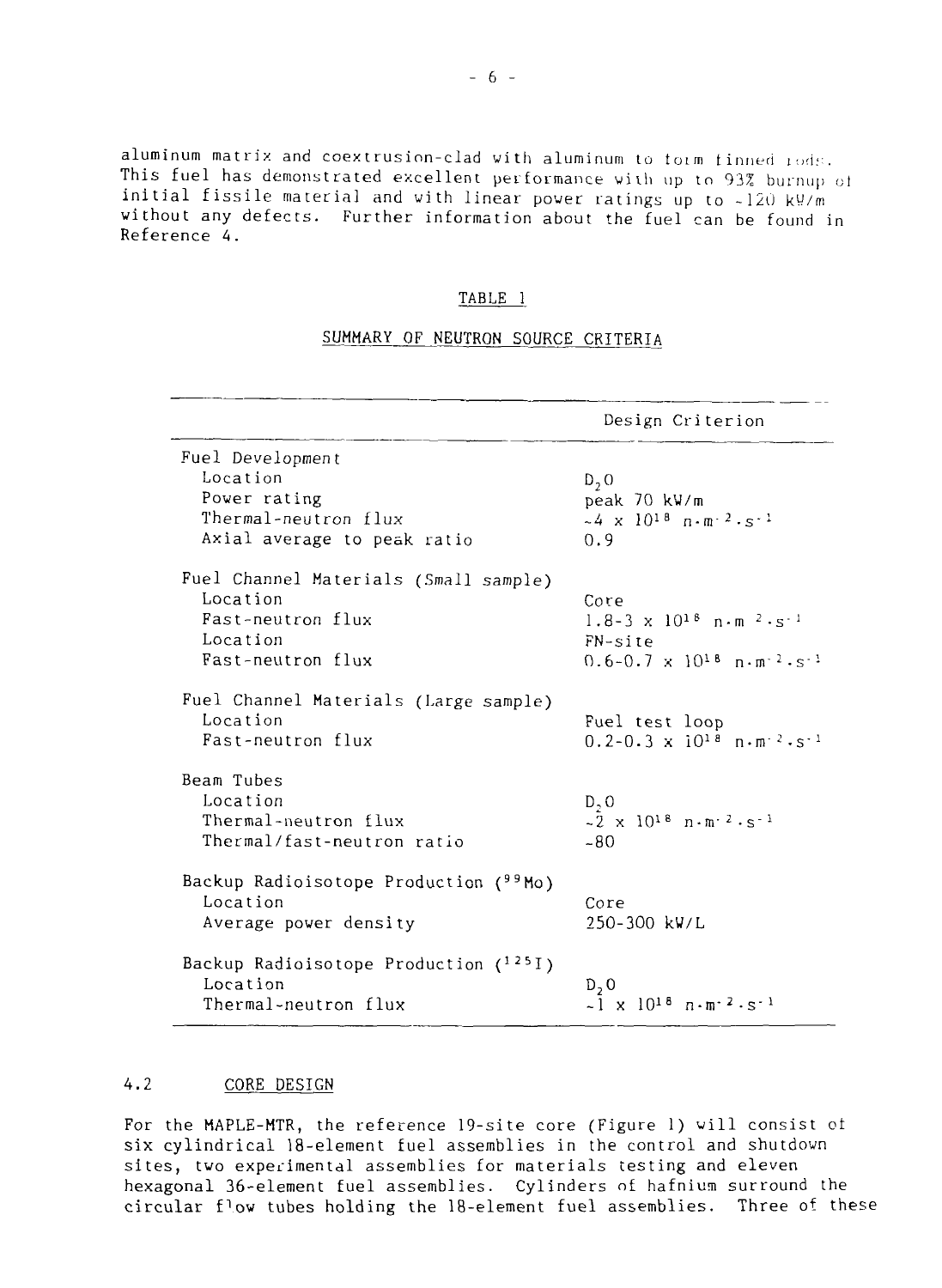

FIGURE 1: Schematic Representation Of The MAPLE-MTR Core

hafnium cylinders provide reactivity control, the other three are maintained as a poised safety bank. All six cylinders are inserted into the core upon detection of a trip signal to shut down the reactor.

With a core volume of 63 L, the MAPLE-MTR is considerably smaller than that other materials test reactors, such as HFR-Petten at 210 L, OSIRIS at 250 L and SILOE at 113 L, and has fewer in-core sites for experiments. This small core volume represents a compromise between in-core space for high fast-neutron flux irradiations and thermal-neutron fluxes in the D<sub>2</sub>0 reflector. However, since the power densities are similar (i.e., 250 kW/L for MAPLE-MTR, 210 kW/L for HFR-Petten and 280 kW/L for OSIRIS), the MAPLE-MTR is expected to have similar unperturbed fast-neutron fluxes in the range from 2 to 3 x  $10^{18}$  n.m<sup>-2</sup>.s<sup>-1</sup>. Preliminary physics calculations indicate that the MAPLE-MTR has perturbed fast-neutron fluxes of  $\sim$ 1.4 x 10<sup>10</sup> n·m<sup>-2</sup>·s<sup>-1</sup> in the samples.

The thermal-neutron flux in the  $D_2O$  reflector will determine the value of the MAPLE-MTR for the fuel development program and for beam-tube applications. The basic requirements for high thermal-neutron fluxes in the  $D<sub>2</sub>O$ reflector are a high power level and a small external surface area to the core. With a core volume of 63 L, the MAPLE-MTR core is about 10% larger than the ORPHEE core (56 L) and has about 10% greater external surface area. Since the power densities are the same, it is expected that the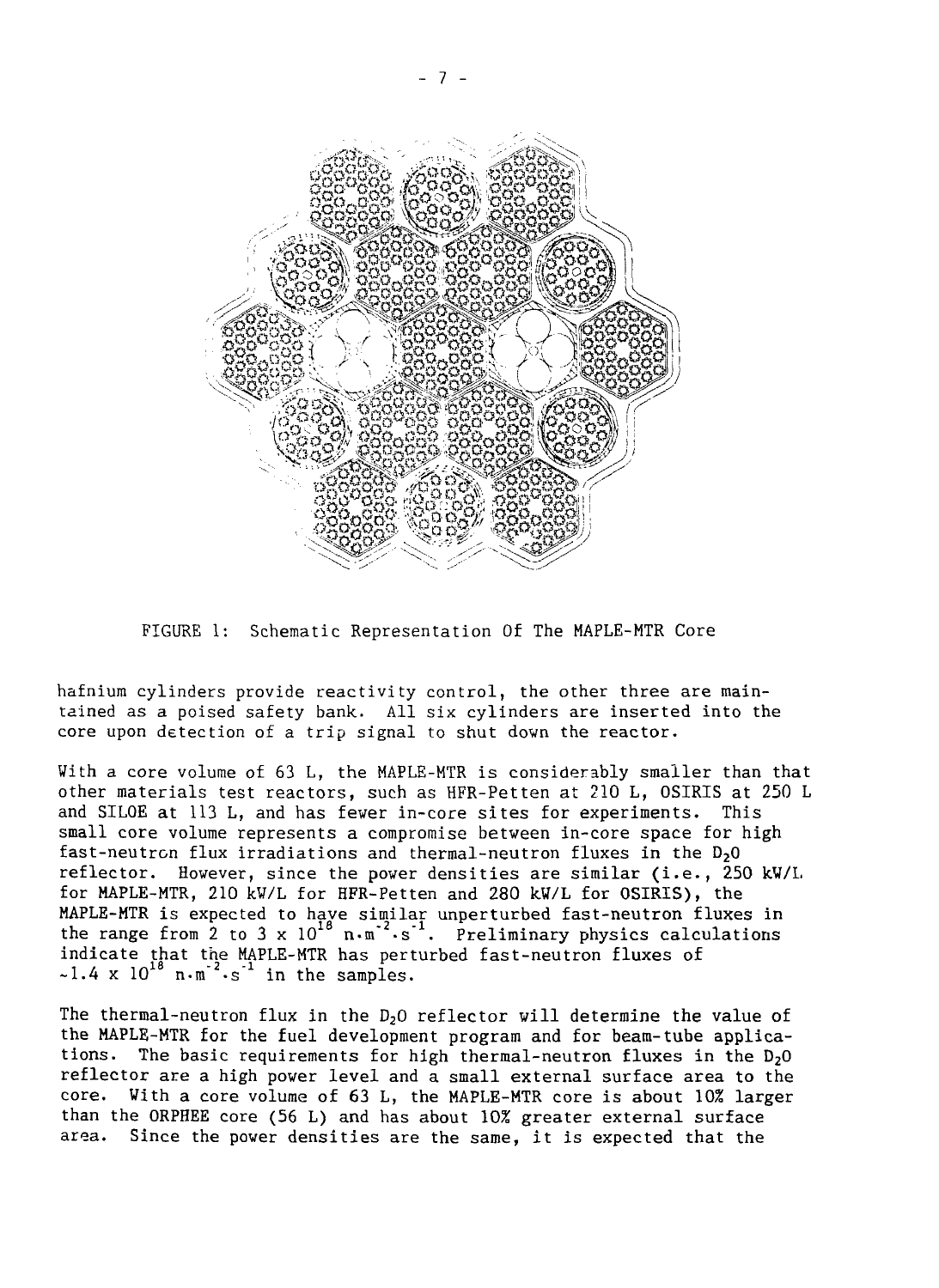thermal neutron fluxes in the  $D<sub>2</sub>0$  reflector would be similar at  $\sim$ 3 x 10<sup>18</sup> n·m<sup>-2</sup>·s<sup>-1</sup>. Preliminary calculations confirm these peak thermalneutron fluxes.

#### 4.3 FN-ROD DESIGN

With the small core volume, the in-core space for materials testing is limited to two or three core sites. Additional fast-neutron irradiation space is provided by introducing fast-neutron rods (FN-rods) in the  $D_2$ 0 reflector. These FN-rods consist of annular fuel assemblies placed in the  $D_2$ O reflector to locally convert thermal-neutron fluxes into medium fastneutron fluxes. Such FN-rods have been used in the NRU and DIDO reactors for many years to provide fast neutron irradiation facilities with fluxes of  $~0.6$  x  $10^{18}$  n $~\text{m}^{-2}$  s<sup>-1</sup>.

A FN-rod concept for the HAPLE-MTR is under development and assumes use of the same fuel element as the driver fuel. The development of the FN-rod concept must account for the compromises between the volume of irradiation space in the centre of the assembly and the magnitude of the fast-neutron fluxes. As well the physical location of the FN-rods with respect to the core will determine how much power and fast-neutron flux can be produced. Figure 2 shows a schematic representation of four FN-rods and the core. Preliminary calculations indicate that with an inner diameter of 74 mm for the FN-rod to hold the experiment assembly, the average power in each FN-rod is about 1.2 MW and the peak fast-neutron fluxes in the experiment assembly is  $\sim 0.6 \times 10^{18} \text{ n} \cdot \text{m}^{-2} \cdot \text{s}^{-1}$ . The medium fast-neutron fluxes will satisfy the irradiation requirements for corrosion studies. Although initial studies have used four FN-rods, additional FN-rods may be considered if more irradiation space is required.

The presence of the FN-rods in the  $D_2O$  reflector has several effects on the overall performance of the reactor. Depending on the amount of <sup>235</sup>U in the FN-rods, the available excess reactivity of the reactor can be increased by as much as 100 mk. The FN-rods decrease the local thermal-neutron fluxes and increase the local fast-neutron fluxes. The fast neutrons escaping from FN-rods are thermalized elsewhere in the D<sub>2</sub>0 reflector and contribute to higher thermal-neutron fluxes in other regions of the D<sub>2</sub>0 reflector.

#### 4.4 FUEL TEST LOOP CONCEPTS

Several fuel test loops will be included in the  $D_2O$  tank for the MAPLE-MTR. The irradiation requirements from the fuel development and reactor safety research programs have identified fuel test loops to hold small multielement (up to 7) assemblies and loops to hold full-diameter CANDU bundles.

To achieve peak linear power ratings of 70 kW/m requires thermal-neutron fluxes of  $3-4 \times 10^{18}$  n.m<sup>-2</sup>.s<sup>-1</sup>. Preliminary calculations indicate that the regions between each pair of FN-rods have the requisite thermal-neutron fluxes. However, it is expected that the performance of the small-diameter test loops will differ, depending on the number of fuel elements. Preliminary scoping calculations have been performed to determine the fuel performance as a function of distance from the core. In these calculations, a four-element assembly with natural uranium  $U0<sub>2</sub>$  fuel was modelled. For a test loop centred about 100 mm outside of the core, the peak linear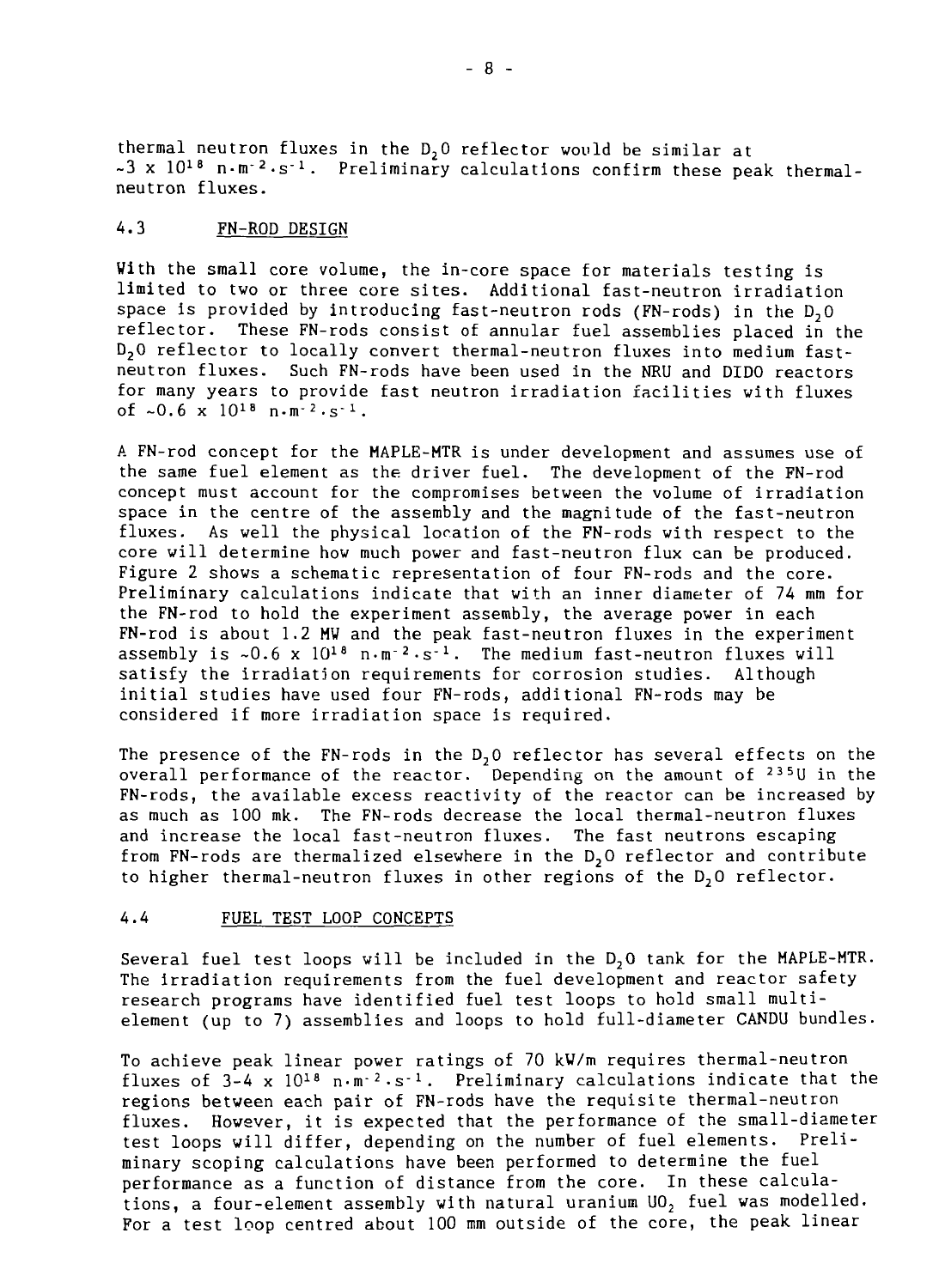

FIGURE 2: Schematic Representation Of FN-Rods Around The MAPLE-MTR Core

ratings in each of the fuel elements was  $~67$  kW/m, which is in the upper range of CANDU fuel performance. When the same test loop vas centred about 270 mm outside the core, the peak linear ratings in each fuel element was about 47 kW/m, which represents the normal operating range. The peak linear ratings for the fuel test loop located 270 mm outside the core can be increased by enriching the uranium, thereby enabling the locations nearer the core to be occupied by the full-diameter test loops.

As CANDU fuel bundles represent much stronger thermal-neutron absorbers, some enrichment will be needed to achieve the desired linear power ratings. Scoping calculations to determine the effect of enrichment on the power distributions through the bundles are in progress. To meet the needs of the fuel development program at least four test loop positions will be needed. These test loops will be located between pairs of FN-rods to take advantage of the prime thermal fluxes. In addition to providing the facilities for fuel irradiations, the local fast fluxes produced by the test fuel will provide the appropriate conditions for proof testing pressure tubes.

#### 4.5 D<sub>2</sub>O TANK

The  $D_2O$  tank for the MAPLE-MTR is adapted from the design of the MAPLE-X10 tank. At present, the reference diameter is 1.6 m, but the demand for many fuel test loop positions, four or more FN-rods and the beam tubes may require the diameter to be increased. The reference height for the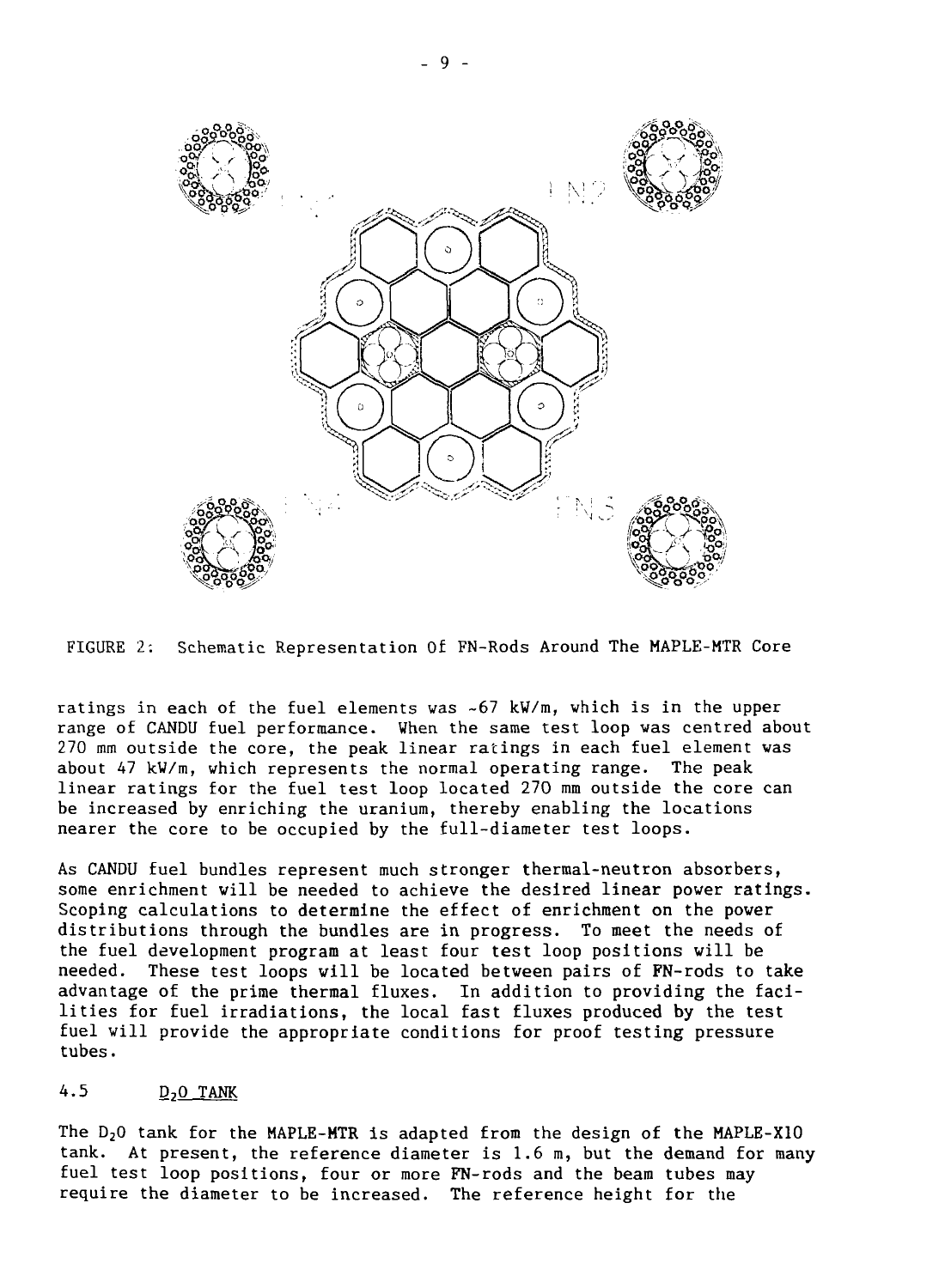MAPLE-MTR  $D_2O$  tank is 1.5 m, which is taller than the MAPLE-X10 tank. The tank height has been increased to increase the axial thermal flux region for the fuel test loops and to accommodate the fast  $D_2O$  dump system, which provides a second diverse shutdown system. Although placement of the beam tubes awaits finalizing the positions for the fuel test loops, it is expected that 6-8 beam tubes and a cold neutron source position can be accommodated.

The second shutdown system, which provides rapid removal of the  $D_2O$  is based on the shutdown system for tne UR-1 reactor. The D,0 tank consists of two parts, the upper  $D_2$ O reflector region and the lower dump region, separated by a weir. When the upper region is filled with D, O, the lower region is pressurized with helium to hold up the D,0. In response to a trip signal, the pressure in the upper and lower regions is equalized and the  $D_2$ <sup>o</sup> spills over the weir.

#### 5. SUMMARY

The research programs that require reactor-based irradiation facilities have been identified and include fuel channel materials research, fuel development, reactor safety research, condensed matter science and radioisotope production. Table 1 summarizes the neutron flux requirements associated with these programs.

To provide the requisite neutron fluxes, the MAPLE-MTR would have a compact (63 L)  $H_2O$ -cooled,  $H_2O$ -moderated core with several high fast-neutron flux irradiation sites and a relatively high core power density (i.e., at least  $250$  kW/L). The in-core irradiation sites would provide the high fastneutron fluxes needed for accelerated ageing studies on fuel channel materials. To provide medium fast-neutron flux irradiation sites, it is proposed to add at least four FN-rods in the  $D_2O$  reflector. To achieve the desired fast-neutron flux performance, each FN-rod will need to contribute about 1.25 MW to the reactor. Hence the total fission power of the reactor, excluding the power contributed by the fuel test loops will be at least 20 MW. To provide irradiation facilities for fuel development, reactor safety research and fuel channel proof testing, at least four fuel test loop positions for full-diameter CANDU bundles will be positioned in the D,0 tank. To complete the complement of fuel test facilities, several small-diameter multi-element test loops will be included. Sites will be chosen for these test loops once locations for the full-diameter test loops have been selected. Beam tubes will be placed in the remaining space in the D<sub>2</sub>0 tank. This forms the starting point for developing the MAPLE-MTR concept. Studies in physics, thermalhydraulics and engineering are in progress to develop a feasible concept.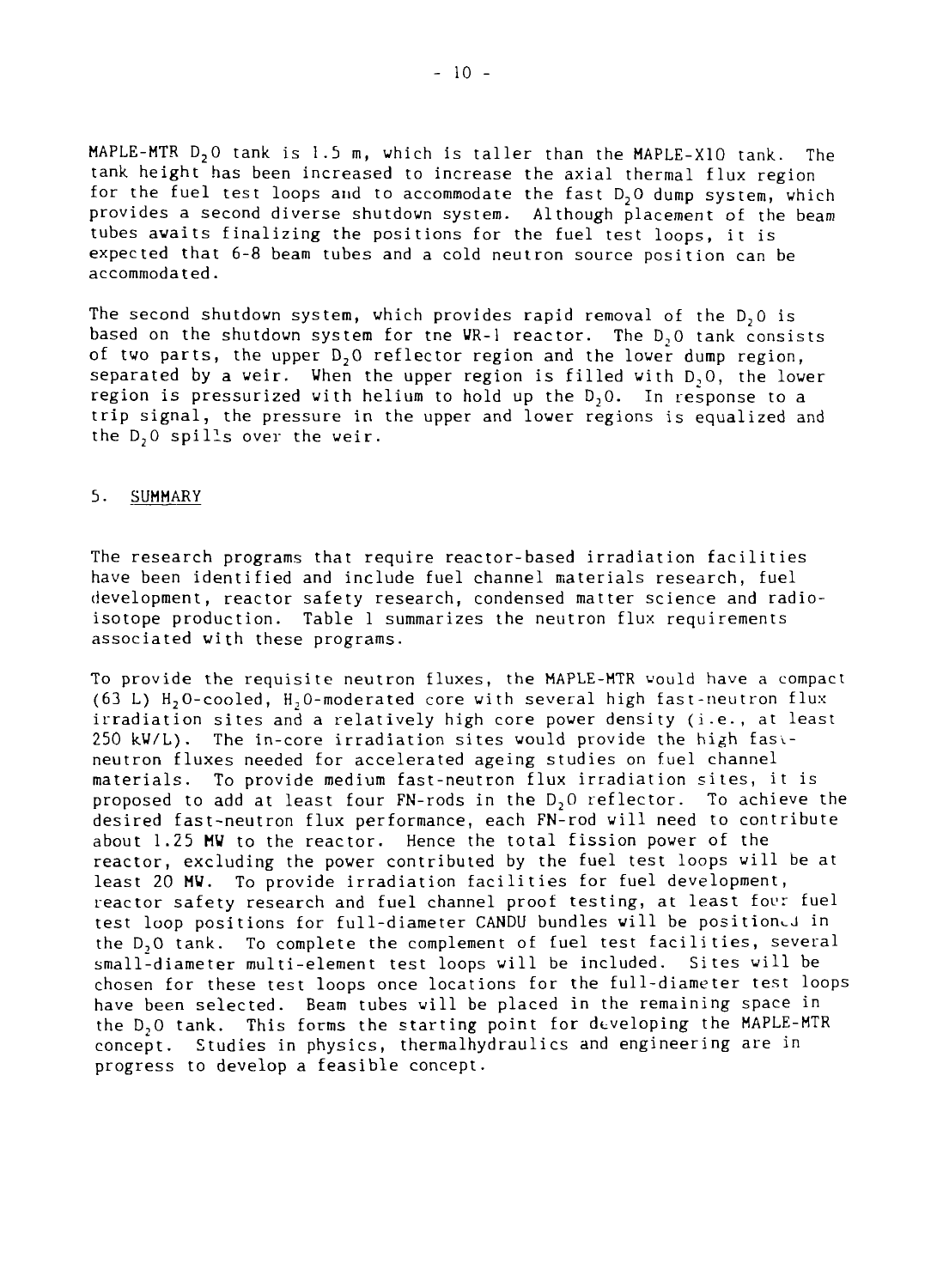#### REFERENCES

- 1. Lee, A.G., Bishop, W.E. and Heeds, V., "Safety Features of the MAPLE-X10 Design," Proceedings of The Safety, Status and Future of Non-Commercial Reactors and Irradiation Facilities, Boise, Idaho, 1990 September 30 to October 4, 1990.
- 2. Cotnam, K.D., "Safety Assessment of the MAPLE-X10 Reactor," Proceedings of the International Symposium on Research Reactor Safety, Operations and Modifications, IAEA-SM-310/96, Chalk River, Ontario, 1989 October 23 to 27, 1989.
- 3. Cotnam, K.D., Proceedings of The Safety, Status and Future of Noncommercial Reactors and Irradiation Facilities, Boise, Idaho, 1990 September 30 to October 4, 1990.
- 4. Heeds, W., Lee, A.G., Carlson, P.A., Hcllwain, H., Lebenhaft, J.R. and Lidstone, R.F., "The Nuclear Design of the MAPLE-X10 Reactor," Presented at the 14th International Meeting on Reduced Enrichment for Research and Test Reactors, Jakarta, Indonesia, 1991 November 4 to 7. Also Atomic Energy of Canada Limited Report, RC-720.